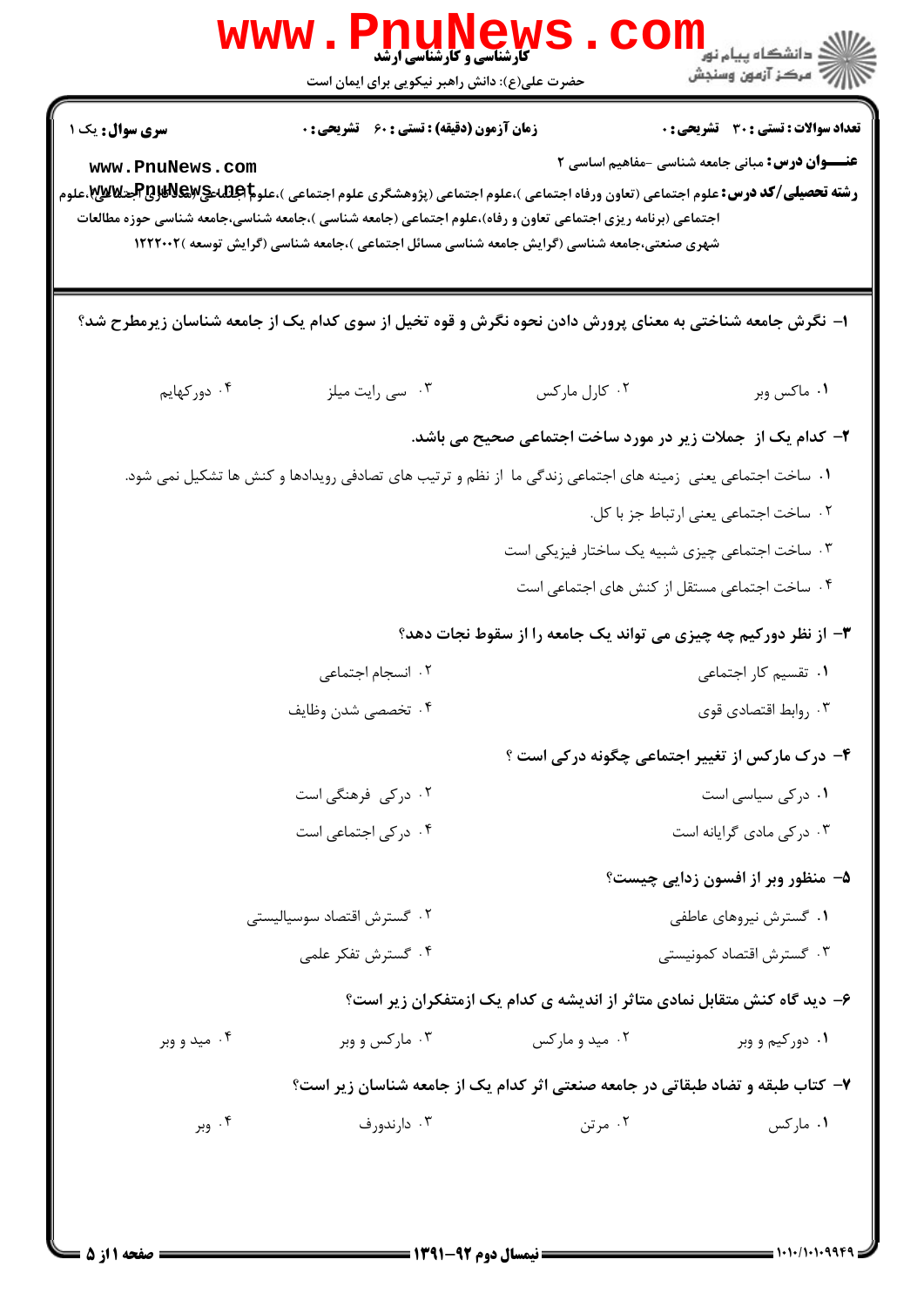|                                                                                                                                                                                               | www.Pn<br><b>گارشناسی و کارشناسی ارشد</b><br>حضرت علی(ع): دانش راهبر نیکویی برای ایمان است |                                                                                                                                                                                                            | رد دانشڪاه پيام نور ■<br>  <i> &gt;</i><br>  مرکز آزمون وسنڊش                                          |  |  |
|-----------------------------------------------------------------------------------------------------------------------------------------------------------------------------------------------|--------------------------------------------------------------------------------------------|------------------------------------------------------------------------------------------------------------------------------------------------------------------------------------------------------------|--------------------------------------------------------------------------------------------------------|--|--|
| <b>سری سوال :</b> ۱ یک<br>www.PnuNews.com<br><b>رشته تحصیلی/کد درس:</b> علوم اجتماعی (تعاون ورفاه اجتماعی )،علوم اجتماعی (پژوهشگری علوم اجتماعی )،علو <b>م REW&amp;R وRBپشی الیم میلی</b> هوم | <b>زمان آزمون (دقیقه) : تستی : 60 ٪ تشریحی : 0</b>                                         | اجتماعی (برنامه ریزی اجتماعی تعاون و رفاه)،علوم اجتماعی (جامعه شناسی )،جامعه شناسی،جامعه شناسی حوزه مطالعات<br>شهری صنعتی،جامعه شناسی (گرایش جامعه شناسی مسائل اجتماعی )،جامعه شناسی (گرایش توسعه )۱۲۲۲۰۰۲ | <b>تعداد سوالات : تستی : 30 ٪ تشریحی : 0</b><br><b>عنـــوان درس:</b> مبانی جامعه شناسی -مفاهیم اساسی ۲ |  |  |
|                                                                                                                                                                                               |                                                                                            | ۸– کاربست نسبی گرایی فرهنگی چه پیامدی می تواند داشته باشد؟                                                                                                                                                 |                                                                                                        |  |  |
|                                                                                                                                                                                               | ۰۲ می تواند باعث بدیل هایی برای فرهنگ حاکم باشد                                            | ٠١ باعث استمرار بخشيدن به هنجارها شود.                                                                                                                                                                     |                                                                                                        |  |  |
|                                                                                                                                                                                               | ۴.  می تواند باعث عدم اطمینانها و چالشها باشد.                                             |                                                                                                                                                                                                            | ۰۳ باعث درک فرهنگهای بیگانه می شود.                                                                    |  |  |
|                                                                                                                                                                                               |                                                                                            | ۹- اجتماعی شدن ثانویه با کدام یک از مفاهیم زیر ارتباط دارد؟                                                                                                                                                |                                                                                                        |  |  |
| ۰۴ پایگاه اجتماعی                                                                                                                                                                             | ۰۳ هويت اجتماعي                                                                            | ٢. كاركزاران اجتماعي                                                                                                                                                                                       | ۰۱ نقش های اجتماعی                                                                                     |  |  |
|                                                                                                                                                                                               |                                                                                            | ۱۰- کدام یک از جمله های زیردر رابطه با توسه و فرهنگ صحیح تر است؟                                                                                                                                           |                                                                                                        |  |  |
|                                                                                                                                                                                               |                                                                                            | ۱. سطح فرهنگ مادی بر تحول فرهنگی جوامع تاثیر می گذارد.                                                                                                                                                     |                                                                                                        |  |  |
|                                                                                                                                                                                               |                                                                                            | ۲. سطح فرهنگ مادی تمام جنبه های توسعه را تعیین می کند.                                                                                                                                                     |                                                                                                        |  |  |
|                                                                                                                                                                                               |                                                                                            | ۰۳ خصوصیات فرهنگی رابطه ای کمی  با الگوهای توسعه دارند.                                                                                                                                                    |                                                                                                        |  |  |
|                                                                                                                                                                                               |                                                                                            | ۰۴ سطح فرهنگ مادی بر تحول فرهنگی جوامع تاثیر نمی گذارد.                                                                                                                                                    |                                                                                                        |  |  |
|                                                                                                                                                                                               |                                                                                            | 1۱- پیوند میان سطح تولید و نیروی نظامی چگونه پیوندی است؟                                                                                                                                                   |                                                                                                        |  |  |
|                                                                                                                                                                                               | ۰۲ پیوندی غیر مستقیم است                                                                   |                                                                                                                                                                                                            | ۰۱ پیوندی مستقیم است                                                                                   |  |  |
|                                                                                                                                                                                               | ۰۴ پیوندی وجود ندارد                                                                       |                                                                                                                                                                                                            | ۰۳ پیوندی مستقیم و منفی است                                                                            |  |  |
|                                                                                                                                                                                               |                                                                                            | ۱۲- بیشترین متفکران جهانی شدن را به عنوان پدیدهای  نگاه می کنند.                                                                                                                                           |                                                                                                        |  |  |
| ۰۴ اقتصادی                                                                                                                                                                                    | ۰۳ اجتماعی                                                                                 | ۰۲ سیاسی                                                                                                                                                                                                   | ۱. فرهنگی                                                                                              |  |  |
|                                                                                                                                                                                               |                                                                                            |                                                                                                                                                                                                            | 1۳- IGO اشاره به کدام نهاد ها دارد؟                                                                    |  |  |
|                                                                                                                                                                                               | ۰۲ سازمانهای غیر دولتی                                                                     | ۱. سازمانهای چند دولتی                                                                                                                                                                                     |                                                                                                        |  |  |
|                                                                                                                                                                                               | ۰۴ سازمانهای ملی                                                                           |                                                                                                                                                                                                            | ۰۳ سازمانهای فراملیتی                                                                                  |  |  |
|                                                                                                                                                                                               |                                                                                            | ۱۴- از نظر کدام یک از دیدگاهای زیر ِ جهانی شدن موجب تزلزل نقش حکومت ها شده است؟                                                                                                                            |                                                                                                        |  |  |
| ۰۴ منفعل ها                                                                                                                                                                                   | ۰۳ دگرگون گرايان                                                                           | ۰۲ افراط گرایان                                                                                                                                                                                            | ٠١ شک گرايان                                                                                           |  |  |
|                                                                                                                                                                                               |                                                                                            | ۱۵– الگوی قشر بندی ار نظر دگرگون گرایان در باره جهانی شدن کدام گزینه است؟                                                                                                                                  |                                                                                                        |  |  |
|                                                                                                                                                                                               | ۰۲ دگرگونی اجتماع سیاسی                                                                    |                                                                                                                                                                                                            | ۰۱ ترکیبی از نیروهای مدرنیته                                                                           |  |  |
|                                                                                                                                                                                               | ۰۴ تجدید بنا و ساختار می شود.                                                              |                                                                                                                                                                                                            | ۰۳ معماری نوین نظم جهانی                                                                               |  |  |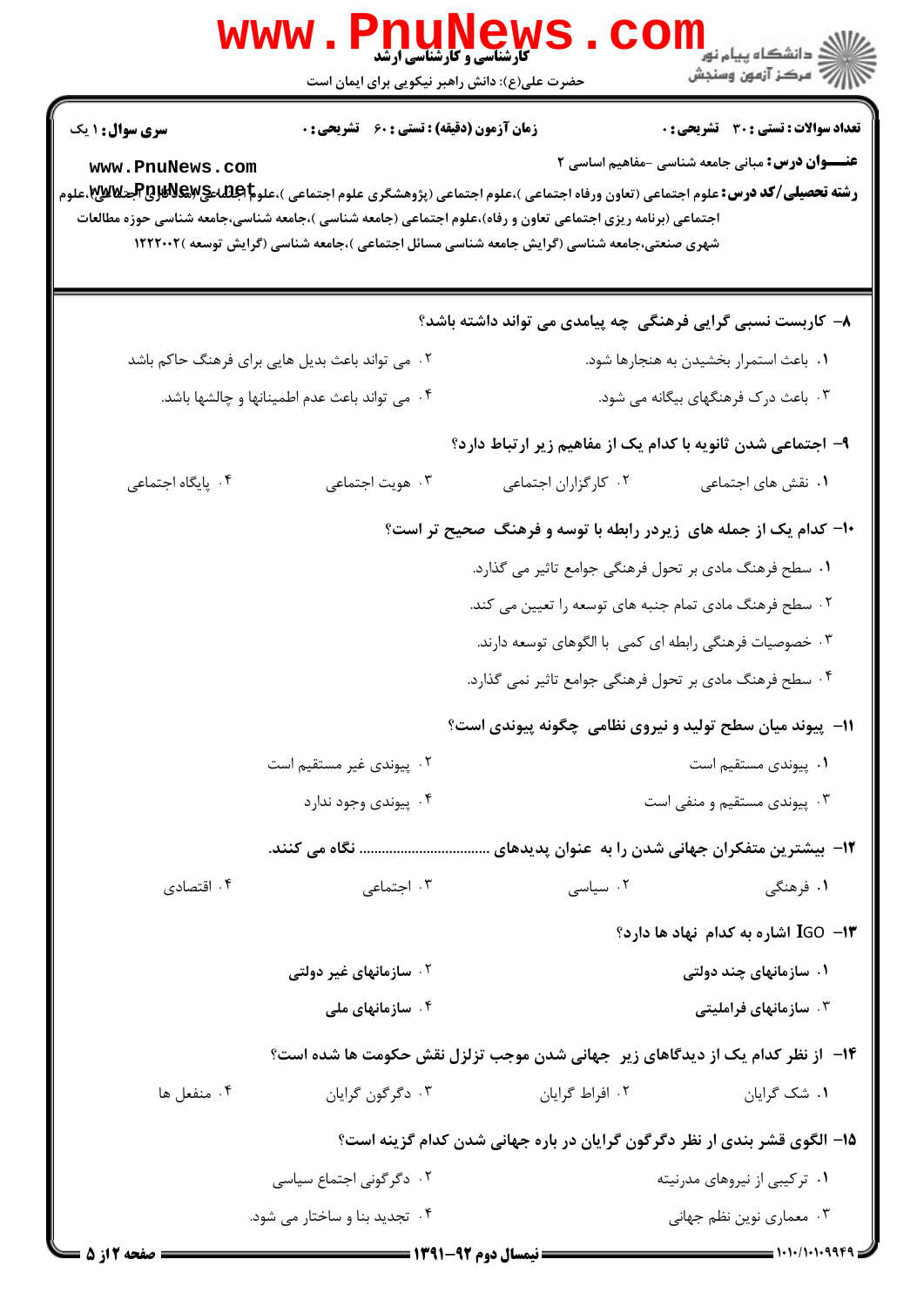| WWW                                                                                                                                                                                                                                                                                       | Phunews<br><b>5 کارشناسی و کارشناسی ارشد</b><br>حضرت علی(ع): دانش راهبر نیکویی برای ایمان است                                                     |                                                                                                                                                                                                              |                                                                                                                                                                | ڪ دانشڪاه پيا <sub>م</sub> نور<br>۾ مرڪز آزمون وسنجش |
|-------------------------------------------------------------------------------------------------------------------------------------------------------------------------------------------------------------------------------------------------------------------------------------------|---------------------------------------------------------------------------------------------------------------------------------------------------|--------------------------------------------------------------------------------------------------------------------------------------------------------------------------------------------------------------|----------------------------------------------------------------------------------------------------------------------------------------------------------------|------------------------------------------------------|
| سری سوال: ۱ یک<br>www.PnuNews.com<br><b>رشته تحصیلی/کد درس:</b> علوم اجتماعی (تعاون ورفاه اجتماعی )،علوم اجتماعی (پژوهشگری علوم اجتماعی )،علو <b>م RBWE و PBپشاهی او</b> م<br>اجتماعی (برنامه ریزی اجتماعی تعاون و رفاه)،علوم اجتماعی (جامعه شناسی )،جامعه شناسی،جامعه شناسی حوزه مطالعات | <b>زمان آزمون (دقیقه) : تستی : 60 ٪ تشریحی : 0</b><br>شهری صنعتی،جامعه شناسی (گرایش جامعه شناسی مسائل اجتماعی )،جامعه شناسی (گرایش توسعه )۱۲۲۲۰۰۲ |                                                                                                                                                                                                              | <b>عنـــوان درس:</b> مبانی جامعه شناسی -مفاهیم اساسی ۲                                                                                                         | تعداد سوالات : تستي : 30 ٪ تشريحي : 0                |
|                                                                                                                                                                                                                                                                                           |                                                                                                                                                   | ۱۶– برطبق نظر بک در مورد مخاطره کدام گزینه نادرست می باشد؟<br>۲. انواع و اقسام تصمیم ها مخاطرها ی برای افراد در جهانی شدن دارد.<br>۰۳ جهانی شدن به گونه ای همگون ومتوازن و همراه با مخاطره گسترش پیدا می کند | ٠١. بيم و خطرها محدوديت مكاني، زماني، اجتماعي دارند.                                                                                                           |                                                      |
|                                                                                                                                                                                                                                                                                           | ۱۷–  کدام یک از گزینه های زیر در مورد مفهوم بی اعتنایی مدنی گافمن  نادرست است؟                                                                    |                                                                                                                                                                                                              | ۰۴ مخاطره بر همه طبقات اجتماعی تاثیر می گذارد.                                                                                                                 |                                                      |
| ۰۲ حضور شخص دیگر را تایید و درک می کنیم<br>۰۴ حضور شخص دیگر را تایید و درک نمی کنیم                                                                                                                                                                                                       |                                                                                                                                                   | ۱۸– مفهوم برساخته شدن واقعیت اجتماعی اشاره به کدام گزینه های زیر دارد؟                                                                                                                                       | ۰۱ به صورت خودکار انجام می دهیم<br>۰۳ از هرگونه حالت صمیمیت خود داری می شود                                                                                    |                                                      |
|                                                                                                                                                                                                                                                                                           |                                                                                                                                                   | ٢. واقعیت اجتماعی از طریق کنش های متقابل بین انسانها ساخته مے شود.                                                                                                                                           | ۰۱ واقعیت اجتماعی دارای ساختار است<br>۰۳ واقعیت اجتماعی ساختاری چند گانه دارد<br>۰۴ واقعیت اجتماعی ساختاری یگانه دارد                                          |                                                      |
| ۰۴ گافمن                                                                                                                                                                                                                                                                                  | ۱۹- کدام یک از جامعه شناسان زیر اصطلاح تخریب کنش متقابل را به کار برده اند؟<br>۰۳ دانيير ومالچ                                                    | ۰۲ اکمن                                                                                                                                                                                                      |                                                                                                                                                                | ۰۱ اندرسن                                            |
| ۰۲ کشورهای عضو شورای امنیت سازمان ملل متحد                                                                                                                                                                                                                                                | <b>31</b> - اعضای اصلی و با نفوذ سازمان تجارت جریانی شامل کدام گروه از کشورها می شوند؟                                                            | ۰۲ افراد اطلاع دو جانبه ای از حضور هم را به نمایش می گذارند.<br>۰۳ افراد مستقیما به آنچه دیگران می گویند توجه خاصی دارند.                                                                                    | <b>۲۰</b> - منظور از کنش متقابل غیر کانونی چیست؟<br>۰۱ افراد از وجود هم اطلاعي ندارند.<br>۰۴ افراد همدیگر را درک نمی کنند.<br>۰۱ کشورهای ثروتمند و صنعتی جهانی |                                                      |
|                                                                                                                                                                                                                                                                                           | ۰۴ کشورهای اروپای غربی ایالات متحده و ژاپن                                                                                                        |                                                                                                                                                                                                              | ۰۳ کشورهای قدرتمند و برجسته ۵ قاره                                                                                                                             |                                                      |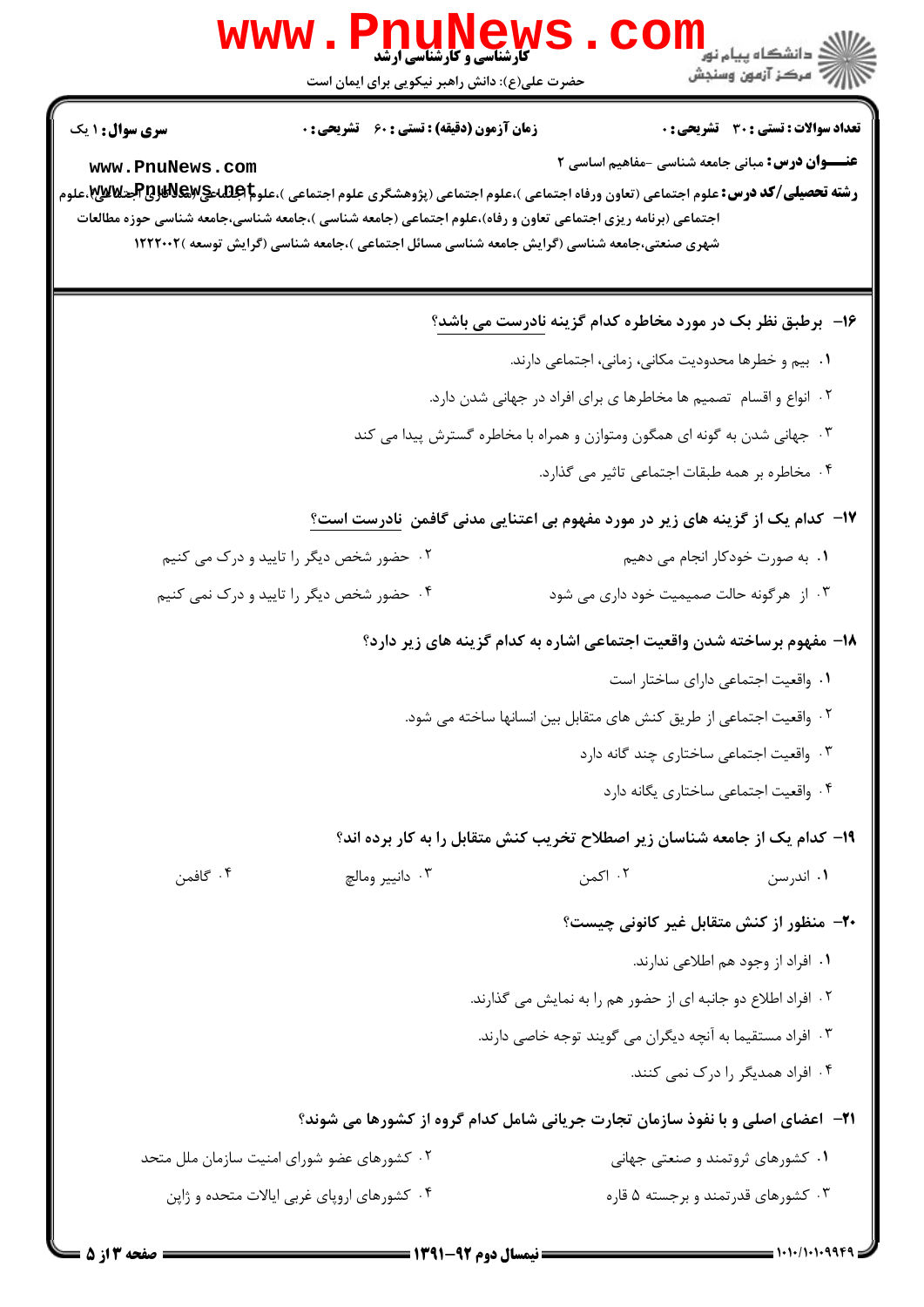| <b>سری سوال :</b> ۱ یک                                                                                                                                                                                                                                                           | زمان آزمون (دقیقه) : تستی : 60 ٪ تشریحی : 0 |                                                                                                           | تعداد سوالات : تستى : 30 قشريحى : 0                    |  |
|----------------------------------------------------------------------------------------------------------------------------------------------------------------------------------------------------------------------------------------------------------------------------------|---------------------------------------------|-----------------------------------------------------------------------------------------------------------|--------------------------------------------------------|--|
| www.PnuNews.com<br><b>رشته تحصیلی/کد درس:</b> علوم اجتماعی (تعاون ورفاه اجتماعی )،علوم اجتماعی (پژوهشگری علوم اجتماعی )،علو <b>م RBWE وRBWE بحت و الله ت</b> ملوم<br>اجتماعی (برنامه ریزی اجتماعی تعاون و رفاه)،علوم اجتماعی (جامعه شناسی )،جامعه شناسی،جامعه شناسی حوزه مطالعات |                                             | شهری صنعتی،جامعه شناسی (گرایش جامعه شناسی مسائل اجتماعی )،جامعه شناسی (گرایش توسعه )۱۲۲۲۰۰۲               | <b>عنـــوان درس:</b> مبانی جامعه شناسی -مفاهیم اساسی ۲ |  |
|                                                                                                                                                                                                                                                                                  |                                             | ۲۲– از نظر جامعه شناسان در یک مراوده اولین منزلتی که مورد توجه مردم قرار می گیرد کدام منزلت است؟          |                                                        |  |
| ۰۴ منزلت اصلی                                                                                                                                                                                                                                                                    | ۰۳ منزلت انتسابی                            | ۰۲ منزلت اجتماعی                                                                                          | ۰۱ منزلت اکتسابی                                       |  |
|                                                                                                                                                                                                                                                                                  |                                             | <b>۲۳</b> - در کدام یک از انواع پژوهش پرسشهای تطبیقی مطرح می شود؟                                         |                                                        |  |
| ۰۴ مشاهده                                                                                                                                                                                                                                                                        | ۰۳ قوم نگاری                                | ۰۲ تجربی                                                                                                  | <b>۱.</b> پیمایشی                                      |  |
|                                                                                                                                                                                                                                                                                  |                                             | ۲۴- کتاب دهقان لهستانی با چه روش پژوهشی انجام شده است؟                                                    |                                                        |  |
| ۰۴ تاریخچه زندگی                                                                                                                                                                                                                                                                 | ۰۳ قوم نگاري                                | ٢. مصاحبه                                                                                                 | ٠١. پيمايش                                             |  |
|                                                                                                                                                                                                                                                                                  |                                             | ۲۵– مناسب ترین شیوه برای مطالعه ًفرایندهای کلان تغییر اجتماعی کدام نوع شیو ه پژوهشی می باشد؟              |                                                        |  |
|                                                                                                                                                                                                                                                                                  | ۰۲ تحلیل تطبیقی                             | ۰۱ تحلیل های تاریخی                                                                                       |                                                        |  |
|                                                                                                                                                                                                                                                                                  | ۰۴ ترکیب پژوهش تاریخی و تطبیقی              | ۰۳ پیمایش های کلان                                                                                        |                                                        |  |
| ۲۶- تفاوت میان رهیافت های مارکسیستی و غیر مارکسیستی جزو کدام یک از دو راهی های نظری در جامعه شناسی می                                                                                                                                                                            |                                             |                                                                                                           | باشد؟                                                  |  |
|                                                                                                                                                                                                                                                                                  | ۰۲ وفاق و تضاد                              | ٠١ كنش انسانى ساختاراجتماعى                                                                               |                                                        |  |
|                                                                                                                                                                                                                                                                                  | ۰۴ توسعه اجتماعی مدرن                       | ۰۳ دوراهي جنسيت                                                                                           |                                                        |  |
|                                                                                                                                                                                                                                                                                  |                                             | ۲۷– اینکه معناها از طریق پیوند میان واژه ها آفریده میشوند نه به وسیله واقعیت بیرونی توسط چه کسی عنوان شد؟ |                                                        |  |
| ۰۴ میشل فوکو                                                                                                                                                                                                                                                                     | ۰۳ سوسور                                    | ۰۲ يورگن هابرماس                                                                                          | ۰۱ ژان بودريار                                         |  |
|                                                                                                                                                                                                                                                                                  |                                             | ۲۸- اینکه اعتماد و مخاطره پیوند تنگاتنگی با هم دارند کدام یک از جامعه شناسان مطرح کرده اند؟               |                                                        |  |
| ۰۴ فوکو                                                                                                                                                                                                                                                                          | ۰۳ هابرماس                                  | ۰۲ گیدنز                                                                                                  | ۰۱. بک                                                 |  |
|                                                                                                                                                                                                                                                                                  |                                             | ۲۹- سازمانهای سیاسی در کدام یک از جوامع تاثیر کمی برروند تغییرات اجتماعی دارند؟                           |                                                        |  |
|                                                                                                                                                                                                                                                                                  | ۰۲ جوامع شباني                              |                                                                                                           | ۰۱ جوامع دهقانی                                        |  |
|                                                                                                                                                                                                                                                                                  | ۰۴ جوامع برده داری                          |                                                                                                           | ۰۳ جوامع گردآوری خوراک                                 |  |